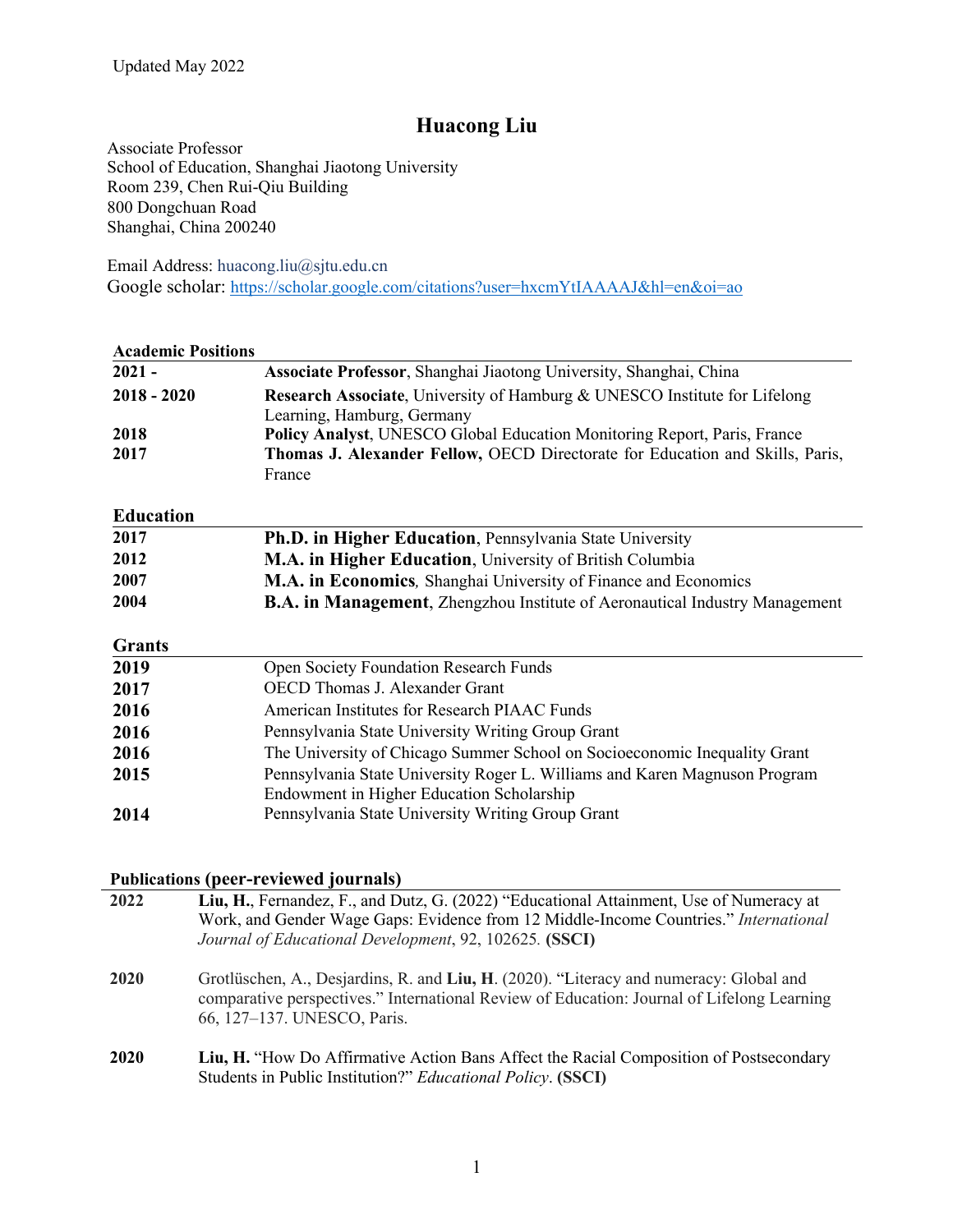| 2020 | Liu, H. "Low-numeracy adults, motivational factors in learning, and their employment,<br>education or training status in Germany, the U.S., and South Korea." ZDM mathematics<br><i>education</i> , $52(3)$ . (SSCI)                                               |
|------|--------------------------------------------------------------------------------------------------------------------------------------------------------------------------------------------------------------------------------------------------------------------|
| 2020 | 屈廖健, 刘华聪. 能力测评转向: OECD 学生社会情感能力调查项目研究[J]. 比较教育<br>研究, 2020(7). (CSSCI)                                                                                                                                                                                             |
| 2019 | Fernandez, F. and Liu, H. "Examining Relationships Between Soft Skills and Occupational<br>Outcomes among U.S. Adults With—and Without—University Degrees." Journal of<br>Education and Work.                                                                      |
| 2019 | Liu, H., Fernandez, F., and Grotlüschen, A. "Examining self-directedness and its<br>relationships with lifelong learning and earnings in Yunnan, Vietnam, Germany, and the<br>United States." International Journal of Educational Development, 70, 102088. (SSCI) |
| 2019 | Cooper, R., and Liu, H. "Mismatch in human capital accumulation." International<br><i>Economic Review, 60(3), 1291-1328. (SSCI)</i>                                                                                                                                |
| 2015 | Liu, H. and Metcalfe, A.S. "Internationalizing Chinese Higher Education: a glonacal<br>analysis of local layers and conditions." Higher Education, 71(3), 399-413. (SSCI)                                                                                          |

## **Commissioned Policy Papers**

| 2021 | Yano, S., Linne C., Rasera, J. & Liu, H. "Counting the cost: achieving literacy in countries<br>of the Global Alliance for Literacy." UNESCO Institute for Lifelong Learning, Hamburg,<br>Germany. |
|------|----------------------------------------------------------------------------------------------------------------------------------------------------------------------------------------------------|
| 2018 | Liu, H. "Affordability of Tertiary Education - Indicators and targeting financing polices."<br>Commissioned Paper for The Global Education Monitoring Report (GEMR) 2019,<br>UNESCO, Paris.        |
| 2018 | Liu, H. "Education Systems, Education Reforms, and Adult Skills in the PIAAC." OECD<br>Education Working Papers, No. 182, OECD Publishing, Paris, doi:10.1787/19939019.                            |

**2018 Liu, H.** and Fernandez, F. (2018). "Examining the Ways that Numeracy Skills and Soft Skills are Related to Occupational Status: The Case of U.S. Workers." *American Institutes for Research Commissioned Paper*. Washington, DC.

### **Selected Presentations**

- **Liu, H.** (**2020, October**). The evolution of assessment of adult skills and International Organizations' Collaboration on Monitoring SDG 4.6. *Invited lecture by Guangzhou University*, Guangzhou, China.
- **Liu, H.** (**2020, October & 2019, December**). History, theoretical background, and practices related to surveys of adult skills by the OECD. *Invited seminar by China Association for Science and Technology*, Beijing, China.
- **Liu, H**., Fernandez, F., and Grotlüschen, A. Examining self-directedness and its relationships with lifelong learning and earnings in Yunnan, Vietnam, Germany, and the United States.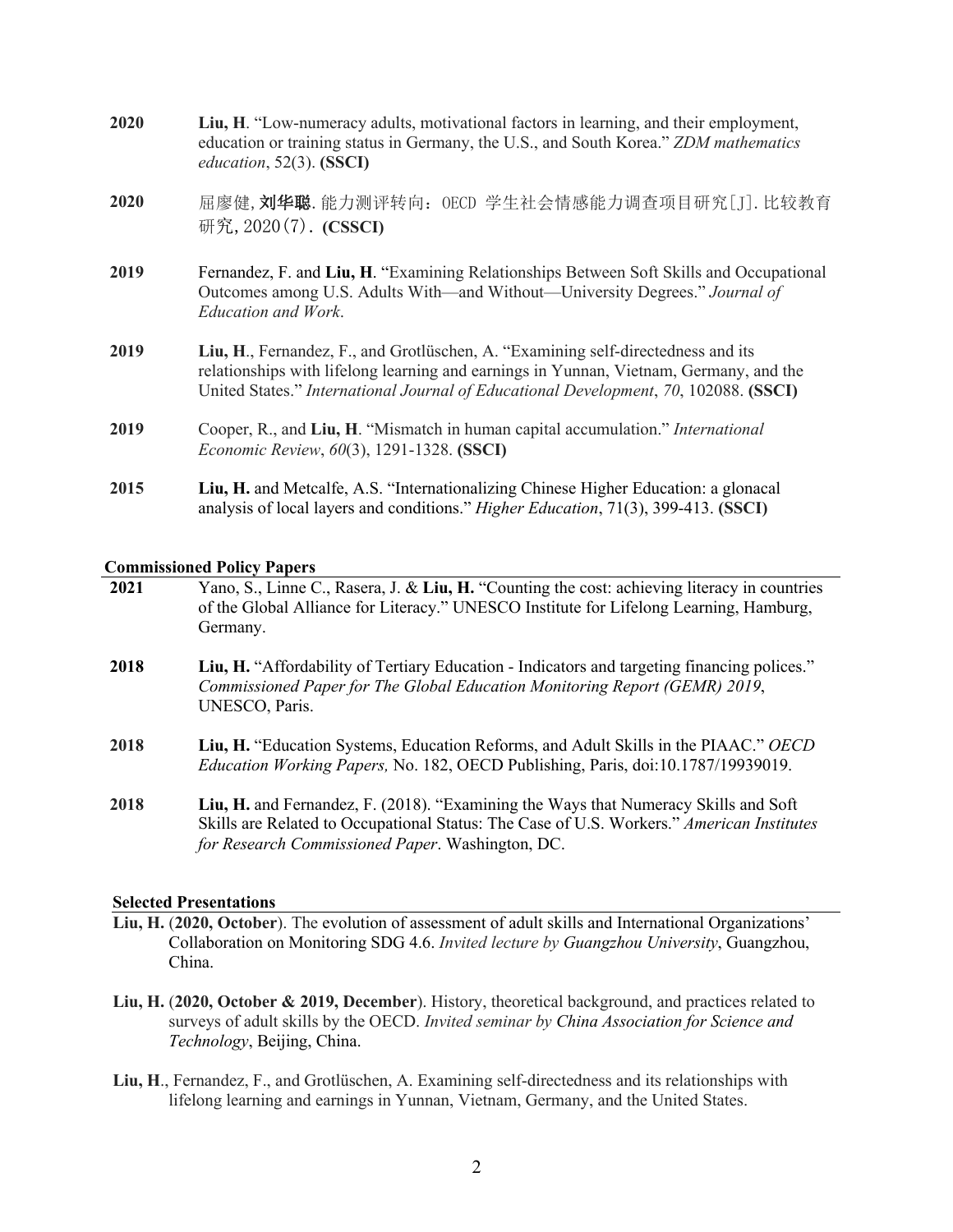(**2019, September**). *UNESCO Institute for Lifelong Learning and University of Hamburg Jointed Workshop on Adult Education*, Hamburg, Germany.

(**2019, April**) *Comparative and International Education Society CIES 2019 Annual Conference*, San Francisco, US.

**Liu, H.** Education systems, education reforms, and adult skills in the Survey of Adult Skills (PIAAC). (**2018, June**). *AEDE XXVII Meeting of the Economics of Education Association*, Barcelona, Spain.

(**2018, March**). *Comparative and International Education Society CIES 2018 Annual Conference*, Mexico City, Mexico.

(**2018, February**). Invited presentation at *Institute for Research in Sociology and Economics of Education, University of Burgundy*, Dijon, France.

(**2017, October**). Invited presentation at the *Education Forum of the Directorate for Education and Skills*, OECD, Paris, France.

**Liu, H.** School Inequality in Shanghai's Secondary Education: Evidence from PISA 2009 and 2012. (**2018, April**). *American Educational Research Association (AERA)*, New York City.

(**2018, March**). *Comparative and International Education Society* CIES 2018 Annual Conference, Mexico City, Mexico

**Liu, H.** Affirmative Action Bans and Student-body Composition. (**2018, December**). Invited presentation at National Chung Cheng University, Taiwan.

(**2017, April**). Paper presentation at the annual meeting of the *American Educational Research Association (AERA)*, San Antonio, Texas.

(**2017, March**). Paper presentation at the annual meeting of the *Association for Education Finance and Policy (AEFP)*, Washington DC.

(**2016, November**). Paper presentation at the annual meeting of the *Association for the Study of Higher Education (ASHE)*, Columbus, Ohio.

- Cooper, R. & **Liu, H.** MisMatch in Human Capital Accumulation. (**2016, March**). Paper presentation at the workshop on "*Occupations, Skills, and the Labor Market*" at ZEW, Mannheim, Germany.
- **Liu, H.** & Zhang, L. Vocational Education and Accumulation of Transferable Skills: Evidence from PIAAC (Survey of Adult Skills). (**2016, March**). Paper presentation at the workshop on "*Occupations, Skills, and the Labor Market*" at ZEW, Mannheim, Germany.

(**2015, November**). Paper presentation at the annual meeting of the *Association for the Study of Higher Education (ASHE)*, Denver, Colorado.